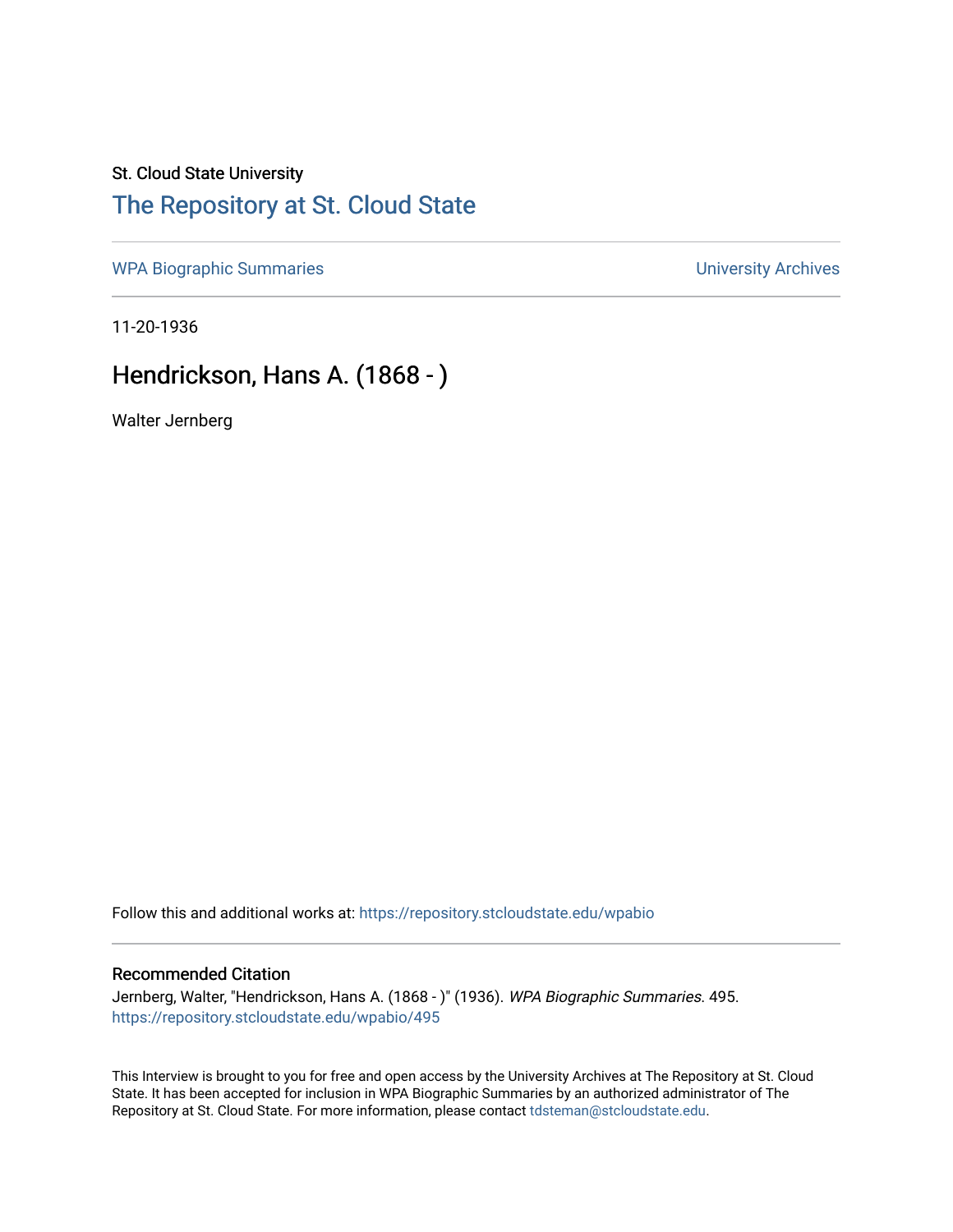#### HENDRICKSON, HANS A.

 $\mathcal{L}^{\text{max}}$ 

### FILE NO.  $B-537$

Hans Hendrickson was born December 23, 1868 in Christiana. Norway the son of Christian and Johanna Hendrickson. As a youth Hans attended a church school for six years. He then assisted his father on a farm until 1884, when he decided to come to the United States. Soon after his arrival in New York Hans came to Litchfield. Minnesota. Here he was employed as a farm hand until 1886, when he decided to move to St. Cloud. Here he was employed for a short time on the construction of the present 10th street bridge. Upon the completion of this work. Hans accepted a position with the Breen Granite Company as a quarryman. Hans followed the quarrymans trade until 1929 when he retired. Hans has never married. He makes his home on 5th Avenue North East.

> Interviewed: Hans Hendrickson November 20, 1936 Date: Interviewed by: Walter Jernberg

Publication Granted